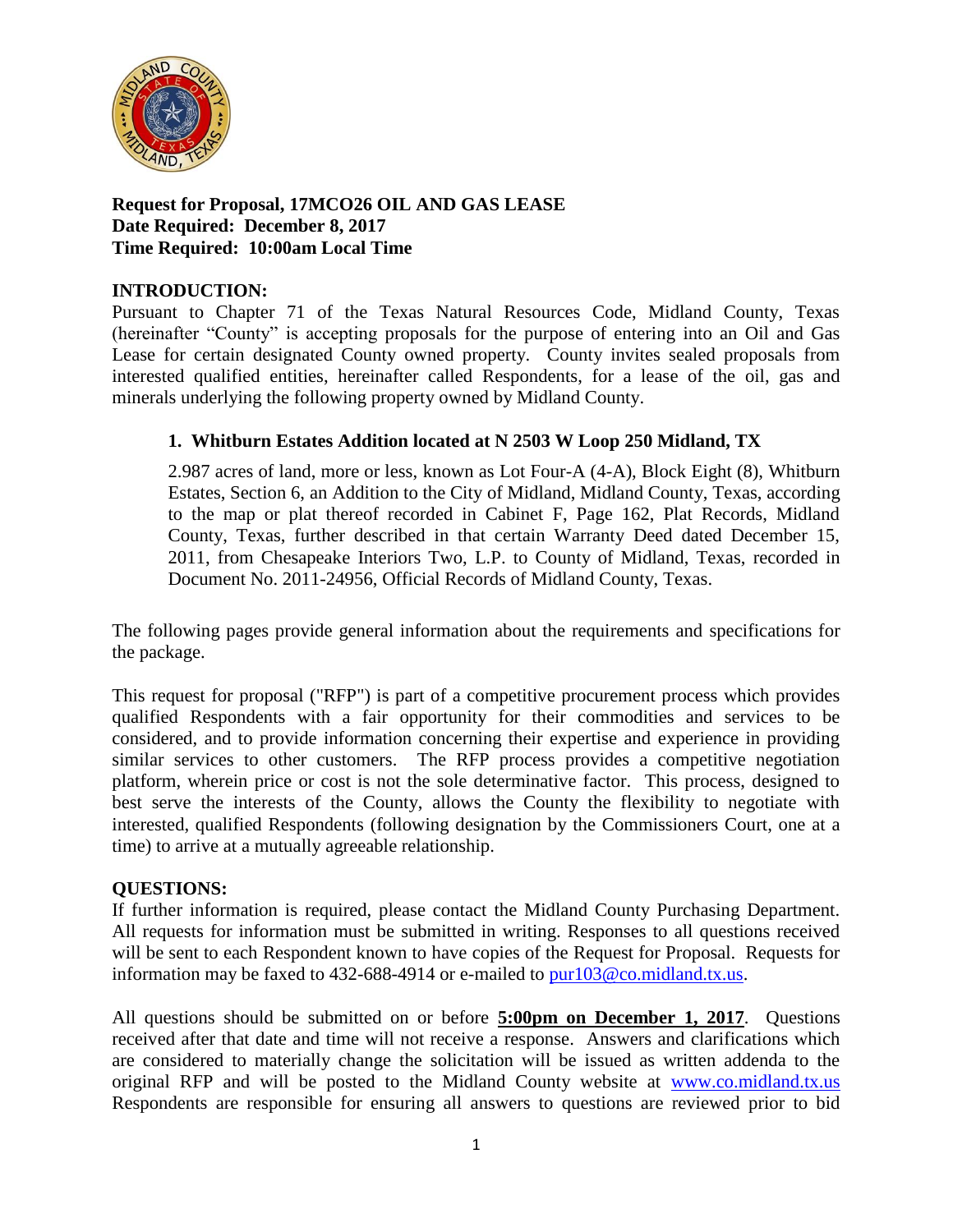submittal and that all issues added are properly acknowledged with their submitted proposal response.

Midland County will not be responsible for any verbal exchange between the Respondent and an employee of Midland County.

## **COPIES AND RECEIPT:**

Please submit one (1) original, three (3) copies, and an electronic copy on USB drive of the proposal. **An executed copy of the Proposal Affidavit SIGNED AND NOTARIZED (Page 7) must be included in each submission.** Please note that if no Proposal Affidavit is included, **the response will be rejected**. Midland County is exempt from all state and federal taxes. Tax exempt certificates are available upon request.

All responses should be submitted in a sealed envelope, marked on the outside**,** 

# **17MCO26 OIL AND GAS LEASE FOR MIDLAND COUNTY PROPERTIES**

#### **Company Name**

**\_\_\_\_\_\_\_\_\_\_\_\_\_\_\_\_\_\_\_\_\_\_\_\_**

Responses must be received by **10:00am Local Time on December 8, 2017.** Late proposals will be rejected and returned without being opened. The clock in the Purchasing Agent's office is the official time piece for this submission. If interested, Contractors may use mail or express systems to deliver their proposal to the Purchasing Department; but they should insure that they are tendered to the carrier in plenty of time to reach the Purchasing Department by the time and date required. Facsimile transmitted proposals shall not be accepted.

**SUBMISSION LOCATION:** All bids which are mailed, shipped, delivered, etc. should be addressed as follows:

#### **Midland County Purchasing Department**

Midland County Courthouse Attention: Kristy Engeldahl, Purchasing Agent 500 N. Loraine Street, Suite 1101 Midland, Texas 79701

#### **DOCUMENTATION SUBMISSION:**

The respondent must submit all required documentation. Failure to provide requested information may result in rejection of the proposal.

## **ALTERATION OF PROPOSAL:**

A proposal may be altered, modified or amended by a Respondent at any time, prior to the time and date set forth above as the submission deadline. Alterations, modifications or amendments to a proposal must be made in the offices of the Purchasing Department. Any interlineations, alteration or erasure made on a proposal before the submission deadline must be initialed by the signer of the proposal, guaranteeing authenticity. A proposal may not be altered, modified or amended after the submission deadline.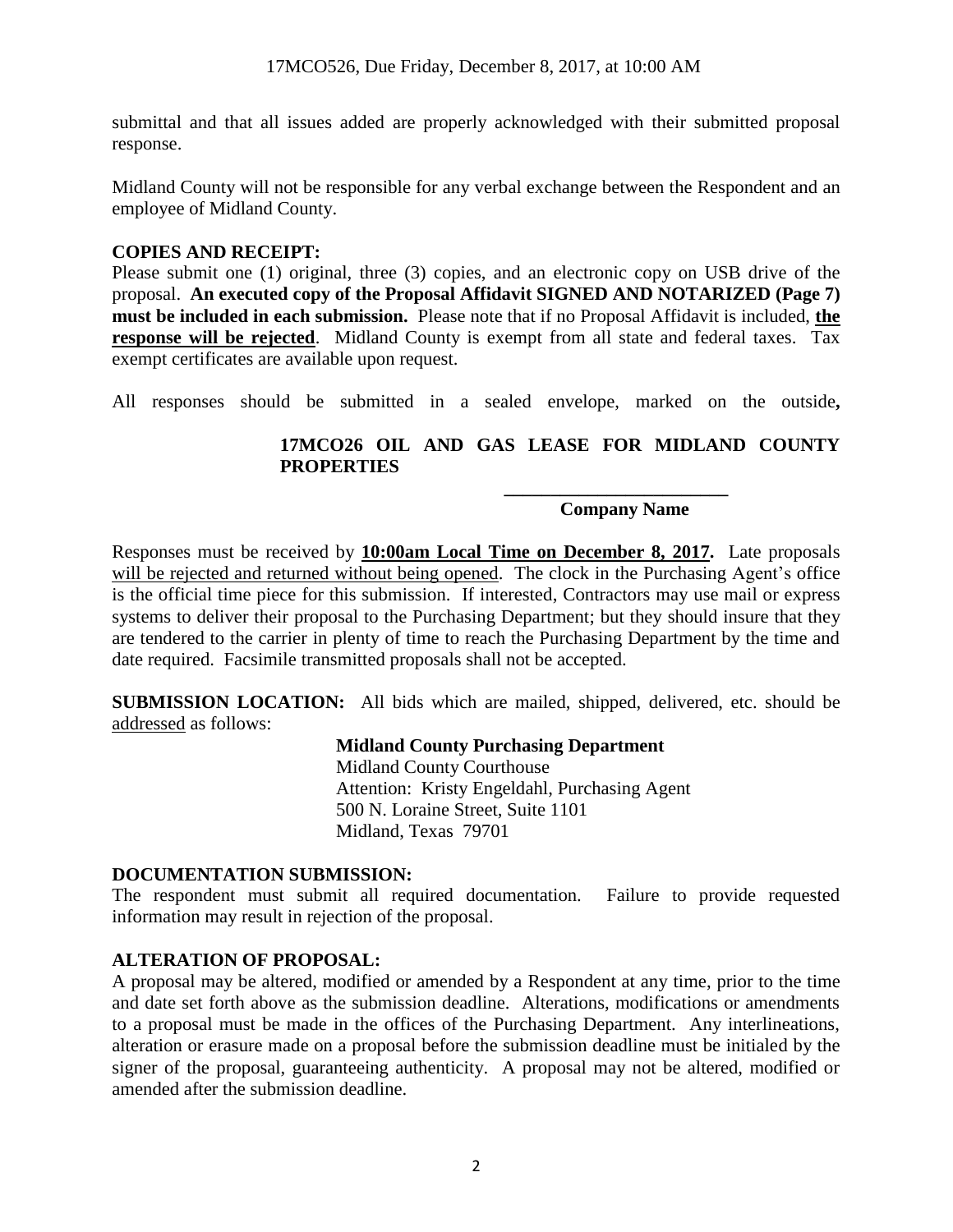### **WITHDRAWAL:**

A proposal may not be withdrawn or canceled by the respondent for a period of sixty (60) days following the date designated for the receipt of proposals, and respondent so agrees upon submittal of their proposal.

### **CONFLICT OF INTEREST:**

No public official shall have interest in this contract, in accordance with Vernon's Texas Codes annotated Local Government Code Title 5, Subtitle C, Chapter 171. Respondent is required to sign the affidavit form included in Proposal documents.

## **SILENCE OF SPECIFICATIONS:**

The apparent silence of these specifications as to any detail of the apparent omission from it of a detailed description concerning any point, shall be regarded as meaning that only the best commercial practices are to prevail. All interpretations of these specifications shall be made on the basis of this statement.

### **CONFIDENTIALITY:**

Contents of the proposals will remain confidential until the contract is awarded. At that time the contents will be made public under the Texas Public Information Act; except for any portion of a proposal which has been clearly marked as a trade secret or proprietary data (the entire proposal may not be so marked).

If a proposal includes any proprietary content or information that the Respondent does not want disclosed to the public, such content or information must be clearly identified on every page on which it is found. Content or information so identified will be used by Fort Bend County officials and representatives solely for the purpose of evaluating proposals and conducting contract negotiations.

Proposals will be opened, and the name of the firm submitting the proposal read aloud, acknowledged, at **10:05am on December 8, 2017**, in the Purchasing Department Conference Room located in the Midland County Courthouse, Suite 1101. All respondents or other interested parties are invited to attend the opening.

Respondents are hereby notified that the Owner strictly adheres to all statutes, court decisions, and opinions of the Texas Attorney General with respect to disclosure of public information.

#### **ADDITIONAL INFORMATION AND DEMONSTRATION, NEGOTIATIONS:**

Prior to award, selected Respondents may be asked to provide further information concerning their proposal, up to and including presentations/demonstrations. The Midland County Commissioners Court reserves the right to reject any and all proposals or waive formalities as deemed in the best interests of Midland County. The County may also enter into discussions and revisions of proposals after submission and before award for the purpose of obtaining the best and final offer, and to accept the proposal deemed most advantageous to Midland County.

This request for proposal (RFP) is part of a competitive procurement process which is designed to best serve the interests of the County in obtaining complicated commodities and/or services. It also provides interested Contractors with a fair opportunity for their goods and services to be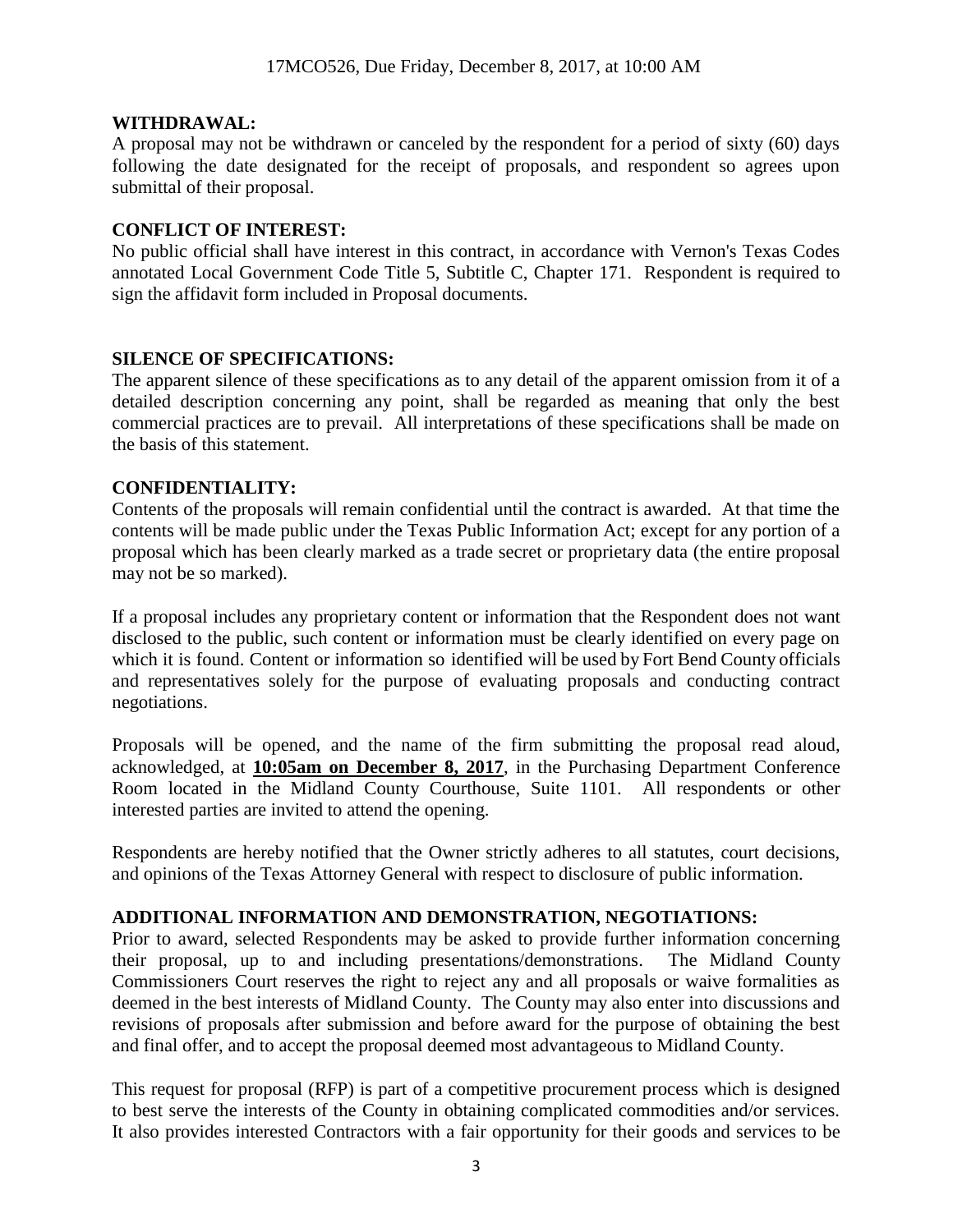considered. The RFP process is designed to be a competitive negotiation platform, where price is not required to be the sole determinative factor. Also, the County has the flexibility to negotiate with interested Respondents (one at a time) to arrive at a mutually agreeable relationship. Negotiations will be arranged with Respondents in a hierarchal order, starting with the Respondent selected as the primary. If a contract cannot be negotiated, negotiations will, formally and in writing, end with that Respondent and proceed to move to the second Respondent, and so forth until a contract is negotiated.

## **RIGHTS OF THE CONTRACTING AUTHORITY:**

Midland County reserves the right to withdraw this RFP at any time and for any reason. Midland County also has the right to terminate its selection process at any time and to reject all responses, or all proposals. Receipt of the proposal materials by Midland County or submission of a proposal to Midland County confers no rights upon the Respondent nor obligates Midland County in any manner.

All costs associated with the preparation or submittal of proposals shall be borne by the Respondent, and no cost shall be sustained by Midland County.

# **ORAL COMMITMENT:**

Respondents should clearly understand that any verbal representations made or assumed to be made during any discussions held between representatives of a Respondent and any Midland County personnel or official are not binding on Midland County.

## **WAIVER OF CLAIMS:**

Submission of a proposal indicates Respondent's acceptance of the evaluation technique and Respondent's recognition that some subjective judgments must be made by the County during the determination of qualification.

## **SELECTION CRITERIA:**

Price is a primary consideration, however, it is not the only consideration to be used in the selection. The history of Respondent and the service to be provided is also of major importance. Midland County will require that the successful Respondent provide a representative for all County related business, service, billing, installation, activation and termination of said service.

## **ORDINANCES AND PERMITS:**

The Contractor/Respondent agrees, during the performance of the work, to comply with all applicable Federal, State, or local code and ordinances.

# **INVOICES:**

Any and all notices or other communications required or permitted by any contract awarded as a result of this RFP shall be served on or given to Midland County, in writing, by personal delivery to the Purchasing Agent of Midland County, Texas, or by deposit with the United States Mail, postage prepaid, registered or certified mail, return receipt requested, addressed to the Midland County Purchasing Agent 500 N. Loraine Suite 1101 Midland, TX 79701, or at such other address as may have been specified by written notice to Respondent.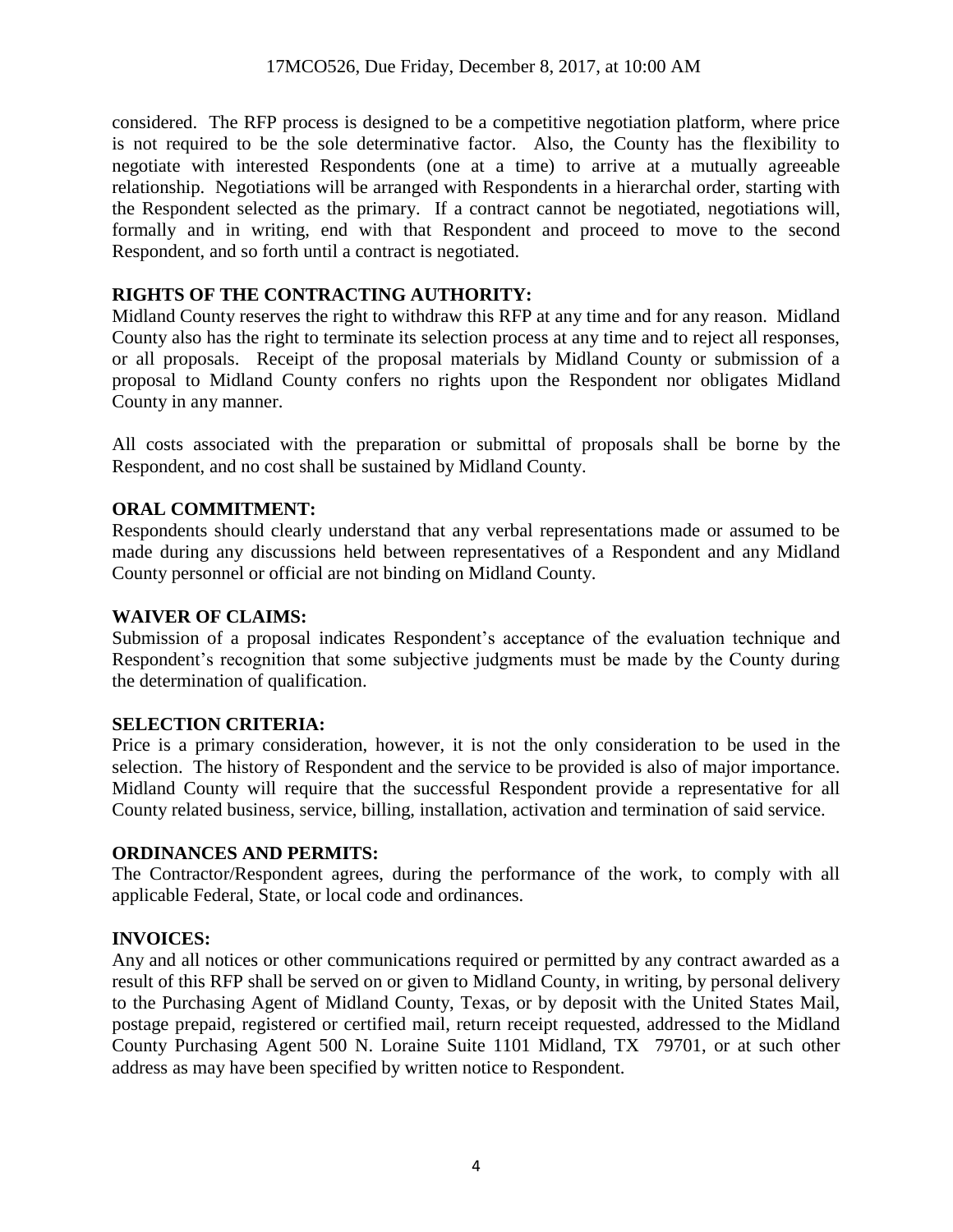### **INSURANCE:**

The awarded Respondent will maintain such insurance as will protect the Respondent and the County from claims under the Workers' Compensation Acts, and any amendments thereof, and from any other claims for damages from personal injury, including death, which may arise from operations under this agreement, whether such operations be by themselves or by any sub-Contractor, or anyone directly or indirectly employed by either of them. Current Certificate of such insurance shall be furnished to Midland County and shall show all applicable coverage(s). Any subcontractor must adhere to the same requirements listed above and below (with the exception of the pollution liability).

### **Other insurance requirements are:**

-General Liability (including completed operations) with a \$1,000,000 per occurrence limit and \$2,000,000 general aggregate.

-Commercial Automobile Liability with a limit of no less than \$1,000,000. The coverage will also extend liability to hired and non-owned autos.

-Workers' Compensation with limit of \$1,000,000 for Employers Liability.

-We also require a minimum umbrella (or follow form excess policy covering over general liability, auto liability and workers compensation) of no less than \$2,000,000.

-Pollution liability coverage for any cleanup cost and damage to third parties in an amount of no less than \$1,000,000 per occurrence.

Midland County will require the selected Respondent to name Midland County as an additional for both the general liability and auto liability. A waiver of subrogation in favor of the County is required for the workers compensation. If the additional insured status or waiver of subrogation is not blanket, please send a copy of the actual endorsements prior to commencement of any work.

Midland County will require the selected Respondent to name Midland County as an additional insured and provide a waiver of subrogation prior to making a contract. All insurance must be placed through an insurance carrier licensed to operate in Texas and have an AM Best Rating greater than A-VI.

## **INDEMNIFICATION:**

The Respondent shall defend, indemnify and save whole and harmless the County and all its officers, agents and employees from and against any and all demands, claims, suits, or causes of action of any character, name, kind or description brought for, or on account of, arising out of or in connection with the Respondent's performance or non-performance of any obligation of Respondent or any negligent act, misconduct or omission of the Respondent in the performance of its contractual obligations. The Respondent shall defend, indemnify, save, and hold harmless the County and its officers, agents, representatives and employees from and against any and all demands, claims, suits, or causes of action of any character, name, kind or description brought for, on account of, arising out of or in connection with Respondent's product or service.

#### **STATUS OF INDEPENDENT CONTRACTOR:**

Respondent shall be considered an independent contractor, for all purposes. Respondent will not at any time, directly or indirectly, act as an agent, servant, representative or employee of the County. Respondent will not take any action which is intended to create any commitments, duties, liabilities or obligations on behalf of the County, without prior written consent of the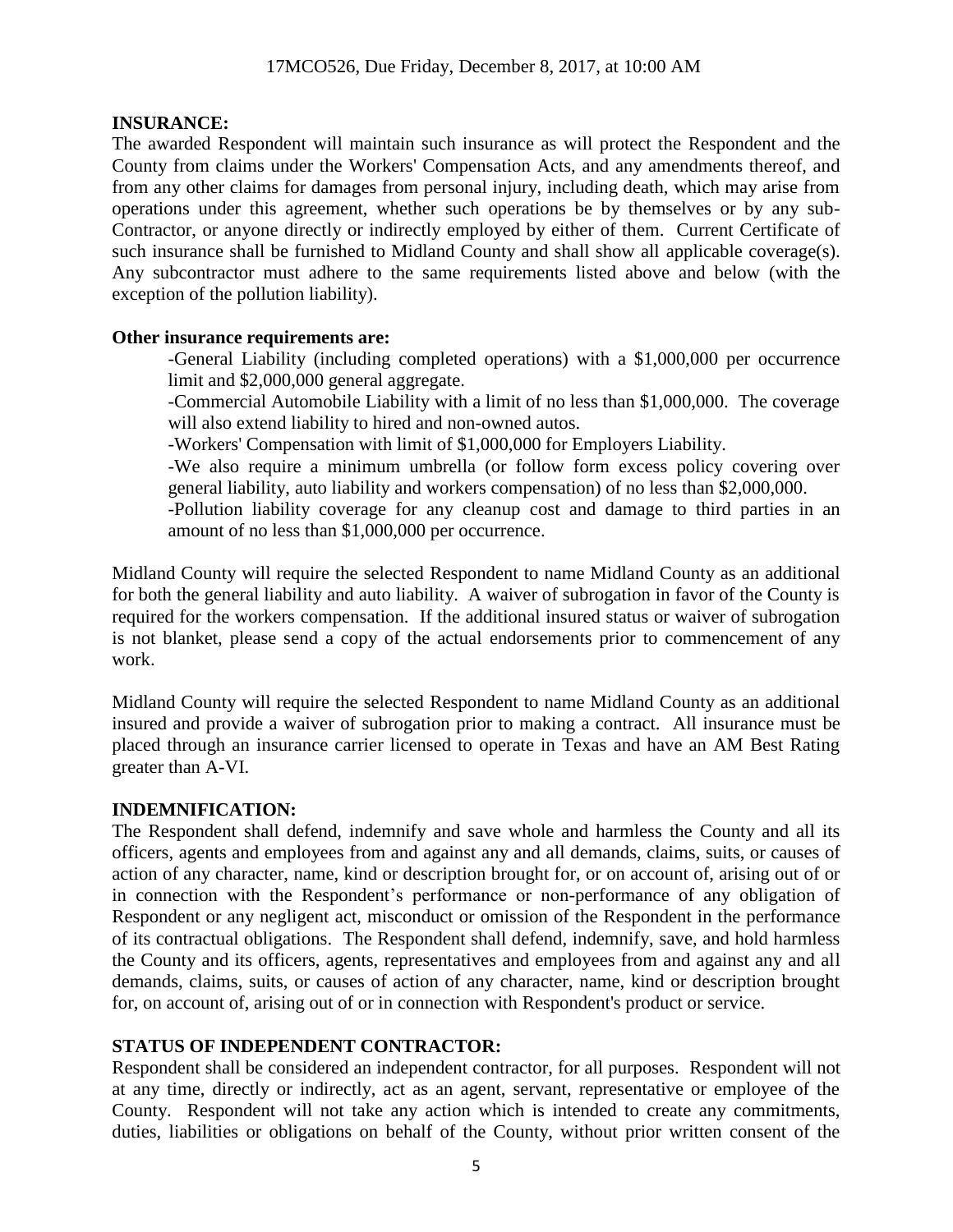County.

# **PARTIAL INVALIDITY:**

In the event any one or more of the provisions contained in this RFP or any contract resulting therefore, for any reason, be held to be invalid, illegal or unenforceable in any respect, such invalidity, illegality or unenforceability shall not affect any other provision of this RFP or any contract resulting therefore and this RFP or the contract resulting therefore shall be construed as if such invalid, illegal or unenforceable provision had never been contained herein.

# **CONTRACT TERMINATION:**

Non-performance of the Respondent/Contractor in terms of specifications or noncompliance with terms of this contract shall be basis for termination of the contract by the County. Termination in whole or in part, by the County may be made at its option and without prejudice to any other remedy to which it may be entitled at law or in equity, or elsewhere under this contract, by giving (60) sixty days written notice to the Contractor/Respondent with the understanding that all work being performed under this contract shall cease upon the date specified in such notice. The County shall not pay for work, equipment, services or supplies which are unsatisfactory. Contractor/Respondent may be given reasonable opportunity prior to termination to correct any deficiency. This, however, shall in no way be construed as negating the basis for termination for non-performance. The right to terminate the notice thereof is controlled by these proposal specifications and is not subject to being altered by contract.

# **LAW GOVERNING:**

The parties under contract shall be subject to all Federal laws and regulations, and all rules and regulations of the State of Texas. The laws of the State of Texas shall govern the interpretation and application of the contract; regardless of where any disagreement over its terms should arise or any case of action arise.

# **VENUE:**

It is hereby agreed that the contract will be made in Midland, Midland County, Texas, and any dispute arising as a result of it shall be governed by the laws of the State of Texas for the purpose of any law suit, and the parties agree that such lawsuit shall be brought in Midland County, Texas.

## **ASSIGNMENT:**

The Contractor shall not sell, assign transfer or convey this contract in whole or in part, without the prior written consent of the County.

# **BUSINESS CHANGE DISCLOSURE:**

The Vendor shall immediately disclose any knowledge of a business change (i.e., name change, change in ownership, etc.) that will take place during the duration of this contract.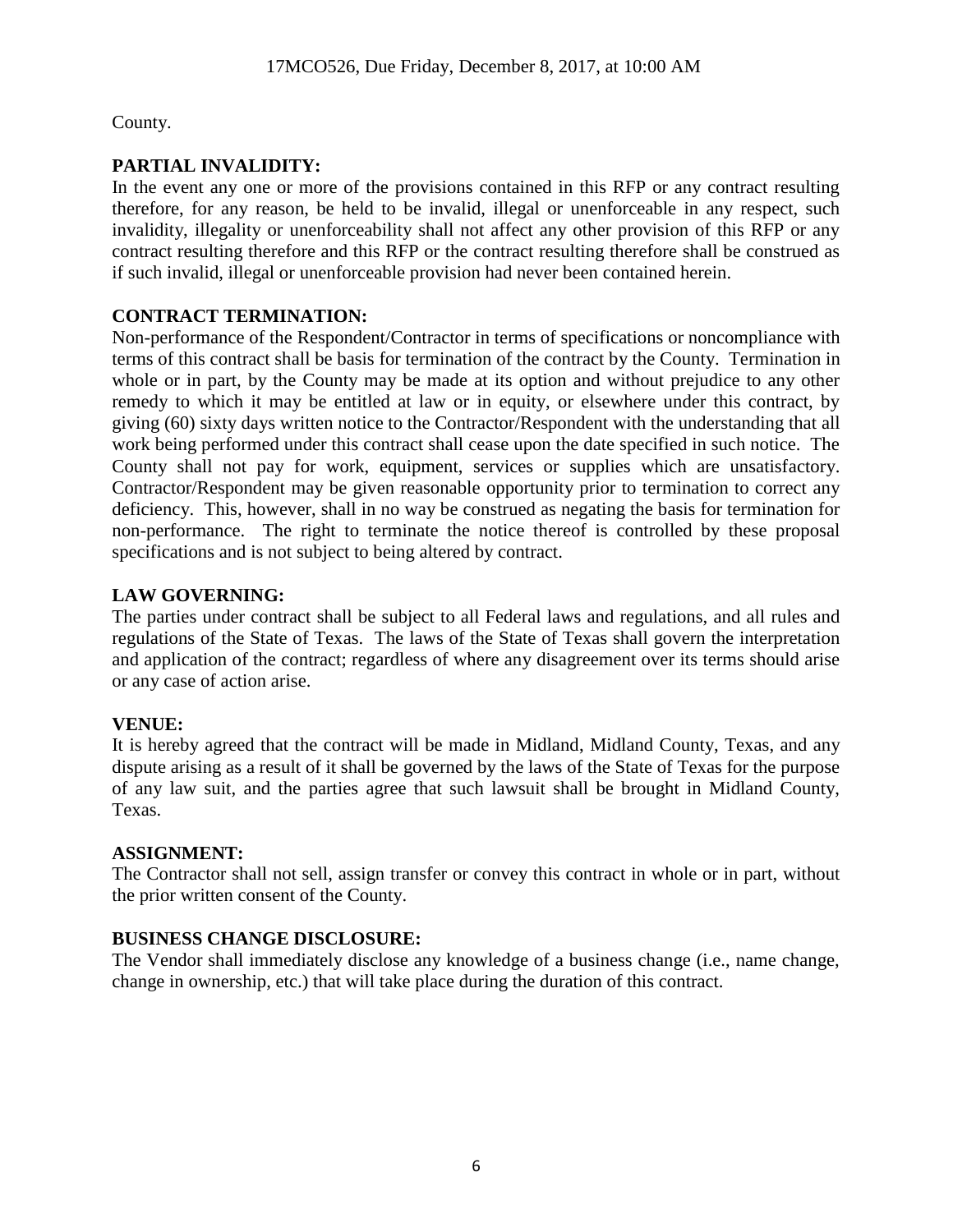### **REQUIRED FORM COMPANY AFFIDAVIT**

The affiant, \_\_\_\_\_\_\_\_\_\_\_\_\_\_\_\_\_\_\_\_\_\_\_\_\_\_\_states with respect to this submission to County:

I (we) hereby certify that if the contract is awarded to our firm that no member or members of the governing body, elected official or officials, employee or employees of said County, or any person representing or purporting to represent the County, or any family member including spouse, parents, or children of said group, has received or has been promised, directly or indirectly, any financial benefit, by way of fee, commission, finder's fee or any other financial benefit on account of the act of awarding and/or executing a contract.

I hereby certify that I have full authority to bind the company and that I have personally reviewed the information contained in the RFP and this submission, and all attachments and appendices, and do hereby attest to the accuracy of all information contained in this submission, including all attachments and exhibits.

I acknowledge that any misrepresentation will result in immediate disqualification from any consideration in the submission process.

I further recognize that County reserves the right to make its award for any reason considered advantageous to the County. The company selected may be without respect to price or other factors.

| Signature                                                                     | Date                                                                                           |
|-------------------------------------------------------------------------------|------------------------------------------------------------------------------------------------|
|                                                                               | Phone $\frac{1}{\sqrt{1-\frac{1}{2}}\sqrt{1-\frac{1}{2}}\left(\frac{1}{2}-\frac{1}{2}\right)}$ |
| Title                                                                         |                                                                                                |
| Firm Name                                                                     |                                                                                                |
| Type of business organization (corporation, LLC, partnership, proprietorship) |                                                                                                |
|                                                                               |                                                                                                |
| County, State, Zip                                                            |                                                                                                |
|                                                                               |                                                                                                |

Notary Seal Below